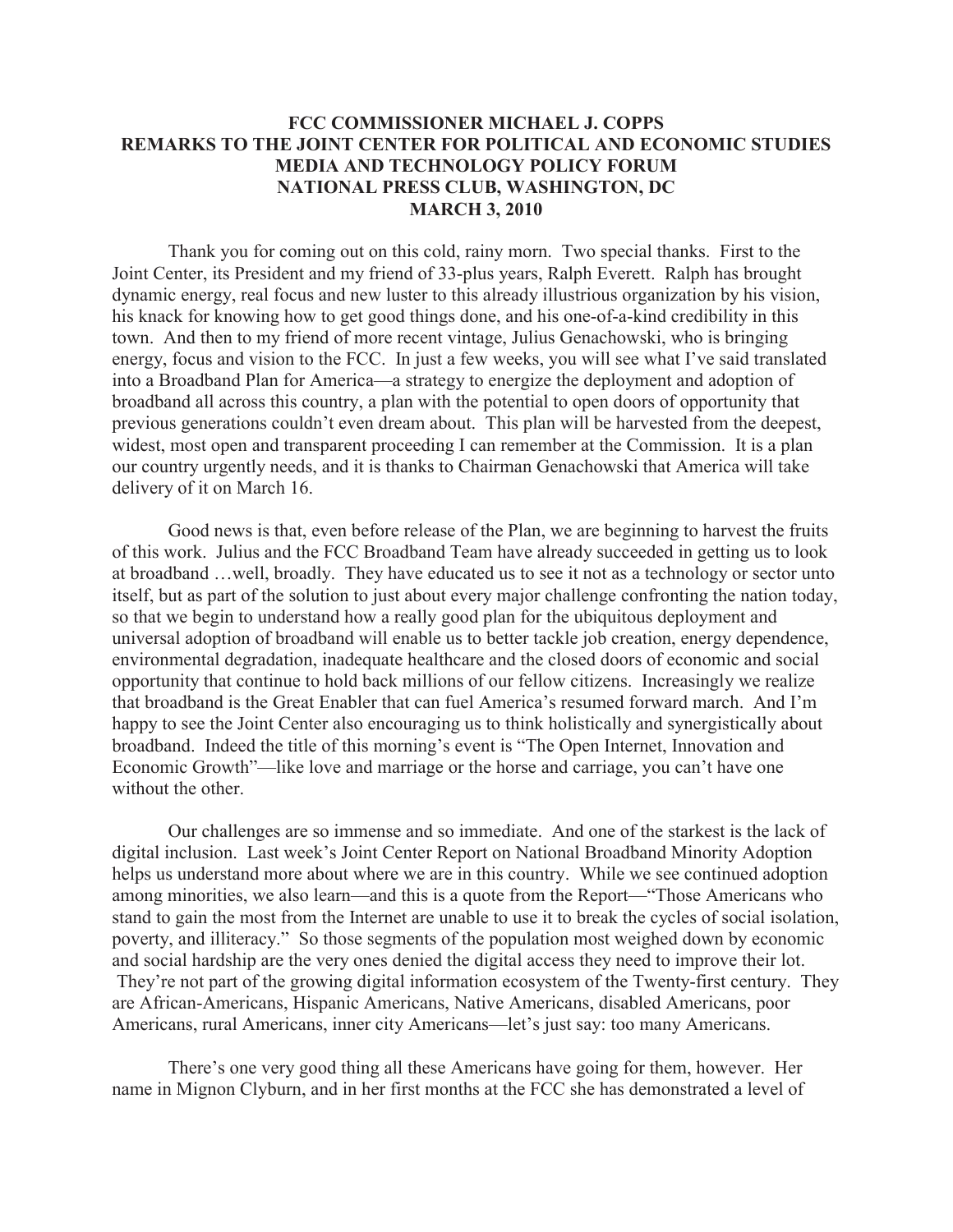commitment and tenacity on the issues of equal opportunity and digital inclusion that have made her a true champion of those who need a champion most. She's fighting the good fight, she's making a difference, and I hope everyone here recognizes the extraordinary job she is doing.

With so many individuals and communities still left behind, perhaps we shouldn't be surprised that the Internet that's taking shape doesn't yet look quite like the diverse America so many of you in this room are trying to nurture. As recent scholarship is beginning to show—and this may sound blunt but I think there's more than a little to it—the folks who are most active and who are the major players on the Net are, more often than not, better off economically and more highly educated than the rest of us, and they are also more often white and male than the nation as a whole. One very stimulating book on this subject is Matthew Hindman's *The Myth of Digital Democracy*. On top of that, it is companies with scale and power who configure the routes and determine where we all go—or are directed to go—when we log on in search of whatever it is we're searching for.

It can all work great if you know what you're doing. You can unlock undreamed of treasure troves of good and wonderful things. It can be, for such people, the Great Enabler I talked about earlier. But to know what you're doing there, or to know what's happening *to* you when you're on the network, we need to have a handle on what those who design and manage it are doing. This is where the openness and transparency of broadband infrastructure come in.

Nay-sayers claim that the open Internet dialogue is "a solution in search of a problem." But how far do you have to look to understand that more and more of the network is controlled by fewer and fewer big-time players, much like what we saw happen with traditional media? And *that* experience makes me worry about similar harms being inflicted on new media. Should we have no interest or concern about strategies that combine distribution and content on the Internet? Can you tell me that minority and women's voices on the Internet are getting through to major audiences—*really being heard*—like the big corporate sites? Should we just take it for granted that the small "d" democratic potential of new information technologies will somehow be magically realized without questions being raised about how they are designed and managed? Openness begins with transparency, but from what I can see right now, closed doors are blocking our view. And before going on, let me be clear about this—the open Internet discussion I want to see is *not* about content regulation—it is about the freedom to go to the legal content of your choice. And going forward, it's also about getting a shot at actually being heard.

It's important stuff. It's about making sure our communications and information infrastructure serves our democracy. It's about prying open doors of opportunity—broadband opportunity, yes, but fundamental economic and social opportunity—for all. It's about finally putting behind us those gaps of race and wealth and class and gender that have held so many back for so long. What must be at the very epicenter of the new ecosystem are openness, transparency and freedom. So let's begin there. Let's work together united in commitment to as much openness and freedom as the ecosystem will allow—and I suspect that's a lot more than we currently have.

I just don't "get" that somehow it's wrong-headed to worry about discrimination on the Net. I don't "get" that there should be no concern about writing blank checks to allow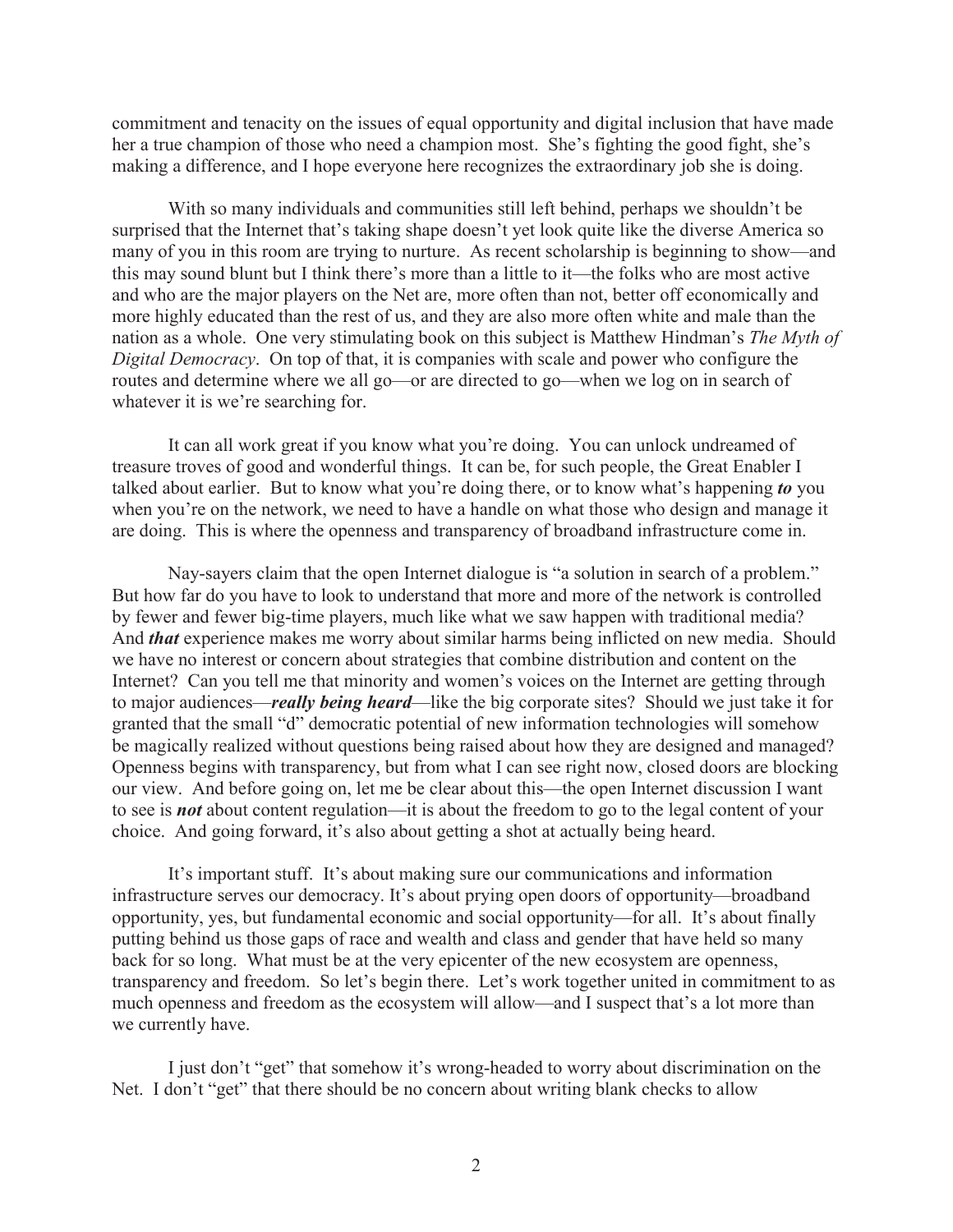companies to decide all for themselves, deep down beyond where anyone else is ever allowed to look, what is legitimate for them to do and what is not. I work in what is supposed to be—and is on the track to again become—a consumer protection agency. Its mission is not to hear no evil and see no evil—if it ever comes to that, we'll be doing evil.

I also want to briefly note that having an open Internet applies not just here at home, but it's something we want to encourage around the world. I would commend to your attention what Secretary of State Clinton said so eloquently in her truly remarkable speech a few weeks ago: "On their own, new technologies do not take sides in the struggle for freedom and progress. But the United States does. We stand for a single Internet where all of humanity has equal access to knowledge and ideas. And we recognize that the world's information infrastructure will become what we and others make of it."

Coming back now to our own country and to the more immediate discussion, I was pleased that Chairman Genachowski decided early in his tenure to launch a proceeding on the Open Internet—formerly and inelegantly referred to as Net Neutrality. It's central to the ecosystem I've been talking about. Everyone in this room should be pulling together to make it happen. Let me put it plainly—no one will benefit more from the opportunities of open networks than those who have suffered lack of opportunity for generations. Anyone looking to open the doors of opportunity, to foster digital inclusiveness, and to make the availability of modern telecommunications a right of all Americans needs to be on-board on this issue. It would be a lost opportunity of historic and tragic proportion for diversity groups and civil rights organizations to join forces, even inadvertently, with those whose endgame has nothing to do with creating the kind of open and transparent networks the country needs. This is the time for those who believe in expanding opportunity to pull together, not to pull apart.

Finally, a quick word on another, sometimes overlooked, component of the new information technology ecosystem. I noted with great interest the Joint Center's finding that "keep[ing] up with the news" was one of the primary online activities cited by the non-adopters when considering what they would do online. A higher percentage, I might add, than those who said they would go online to shop! Our civic dialogue will increasingly take root and grow in the digital realm. The future town square will be paved with broadband bricks. This is why I have made it a priority to emphasize the importance of news, information and civic engagement in the scope of our forthcoming broadband plan.

You know, happy outcomes on the Internet are not guaranteed and nothing here is on auto-pilot. There are some who say "don't worry, new media will take care of itself." But Mrs. Clinton is right: it will be what we make of it. Watchdog reporting and quality journalism don't just tweet out of thin air. Just as previous information infrastructure build-outs, from newspapers to broadcast, were guided by visionary public policy to ensure that citizens would have the news and information they needed to make informed decisions, so must we ensure that the new information infrastructure serves this large and all-American purpose today. Our democracy relies on a well-informed citizenry and this transition we are in right now needs to be handled with great care. Even while we contemplate how to make sure the new ecosystem sustains—and hopefully enhances—the news and information citizens need, we must understand the forces that did such damage to present-day news media. And let's not be cavalier in writing off traditional